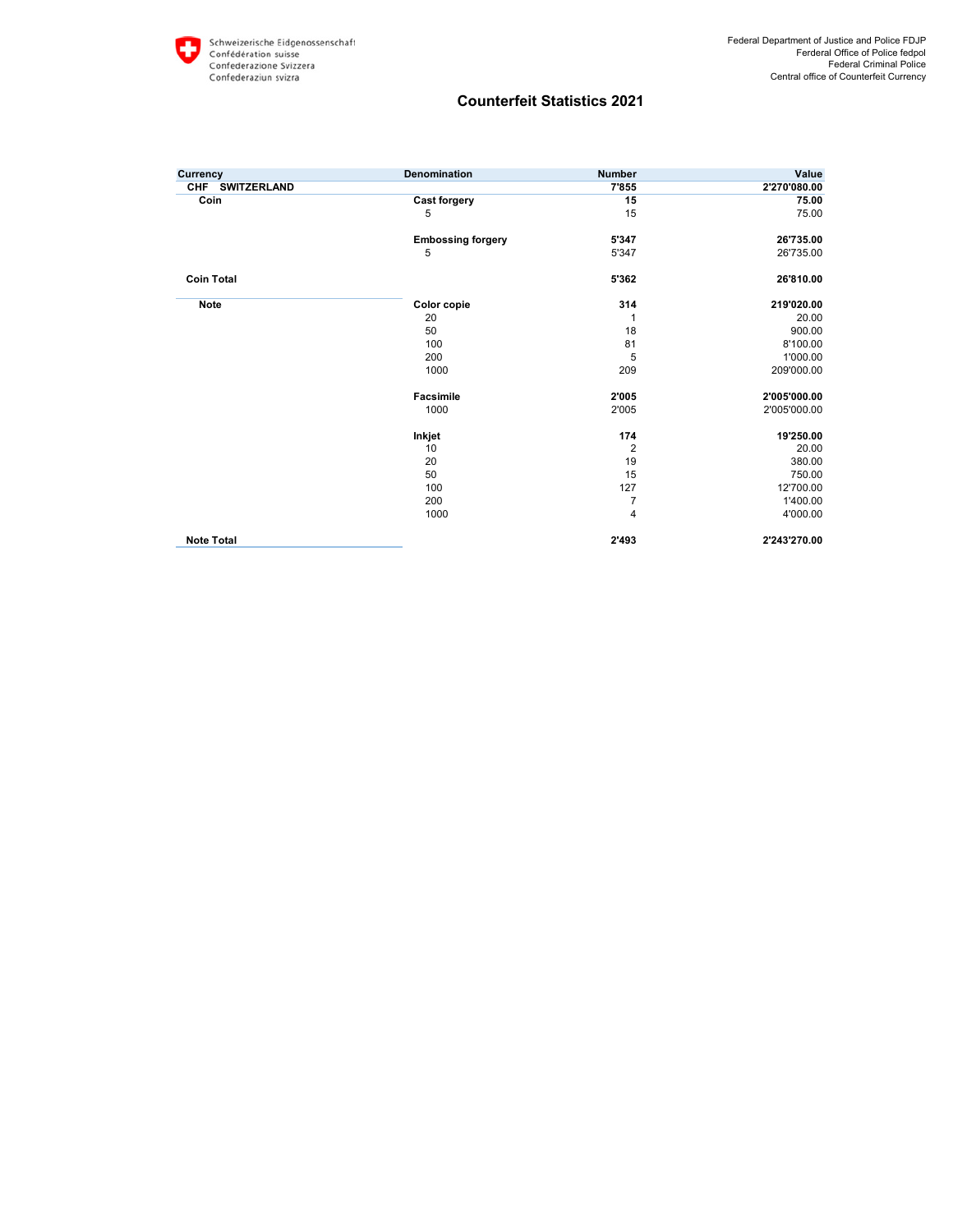## **Counterfeit Statistics 2021**

| Currency                 | Denomination     | <b>Number</b>           | Value                      |
|--------------------------|------------------|-------------------------|----------------------------|
| AED UNITED ARAB EMIRATES |                  | $\overline{\mathbf{2}}$ | 1'000.00                   |
| Note                     | Inkjet           | $\mathbf{2}$            | 1'000.00                   |
|                          | 500              | $\overline{2}$          | 1'000.00                   |
| <b>Note Total</b>        |                  | $\mathbf{2}$            | 1'000.00                   |
| AUD AUSTRALIA            |                  | 4                       | 350.00                     |
| <b>Note</b>              | Color copie      | $\overline{2}$          | 200.00                     |
|                          | 100              | $\overline{2}$          | 200.00                     |
|                          | Inkjet           | $\mathbf 2$             | 150.00                     |
|                          | 50               | 1                       | 50.00                      |
|                          | 100              | $\mathbf{1}$            | 100.00                     |
| <b>Note Total</b>        |                  | 4                       | 350.00                     |
| CAD CANADA               |                  | 5                       | 290.00                     |
| Note                     | Inkjet           | $\overline{\mathbf{5}}$ | 290.00                     |
|                          | 20               | $\overline{2}$          | 40.00                      |
|                          | 50               | $\mathbf{1}$            | 50.00                      |
|                          | 100              | $\overline{2}$          | 200.00                     |
| <b>Note Total</b>        |                  | 5                       | 290.00                     |
| CNY CHINA                |                  | 13                      | 1'170.00                   |
| Note                     | Color copie      | $\overline{2}$          | 200.00                     |
|                          | 100              | $\overline{2}$          | 200.00                     |
|                          | Inkjet           | 1                       | 100.00                     |
|                          | 100              | $\mathbf{1}$            | 100.00                     |
|                          | Offset           | 10                      | 870.00                     |
|                          | 20               | $\mathbf{1}$            | 20.00                      |
|                          | 50               | $\mathbf{1}$            | 50.00                      |
|                          | 100              | 8                       | 800.00                     |
| <b>Note Total</b>        |                  | 13                      | 1'170.00                   |
| EUR EUROPA               |                  | 14'871                  | 1'466'895.00               |
| Note                     | Color copie      | 1'683                   | 257'520.00                 |
|                          | 5<br>10          | $\overline{2}$<br>14    | 10.00                      |
|                          | 20               | 251                     | 140.00<br>5'020.00         |
|                          | 50               | 459                     | 22'950.00                  |
|                          | 100              | 229                     | 22'900.00                  |
|                          | 200              | 525                     | 105'000.00                 |
|                          | 500              | 203                     | 101'500.00                 |
|                          | <b>Facsimile</b> | 2'010                   | 506'850.00                 |
|                          | 50               | 497                     | 24'850.00                  |
|                          | 100              | 150                     | 15'000.00                  |
|                          | 200              | 715                     | 143'000.00                 |
|                          | 500              | 648                     | 324'000.00                 |
|                          | Inkjet           | 8'969                   | 490'105.00                 |
|                          | 5                | $\mathbf{1}$            | 5.00                       |
|                          | 10<br>20         | 36<br>3'042             | 360.00<br>60'840.00        |
|                          | 50               | 3'276                   | 163'800.00                 |
|                          | 100              | 2'604                   | 260'400.00                 |
|                          | 200              | $\mathbf{1}$            | 200.00                     |
|                          | 500              | 9                       | 4'500.00                   |
|                          | Offset           | 2'209                   | 212'420.00                 |
|                          | 5                | 12                      | 60.00                      |
|                          | 10               | 247                     | 2'470.00                   |
|                          | 20               | 357                     | 7'140.00                   |
|                          | 50               | 1'105                   | 55'250.00                  |
|                          | 100              | 221                     | 22'100.00<br>5'400.00      |
|                          |                  |                         |                            |
|                          | 200<br>500       | 27<br>240               |                            |
| <b>Note Total</b>        |                  | 14'871                  | 120'000.00<br>1'466'895.00 |